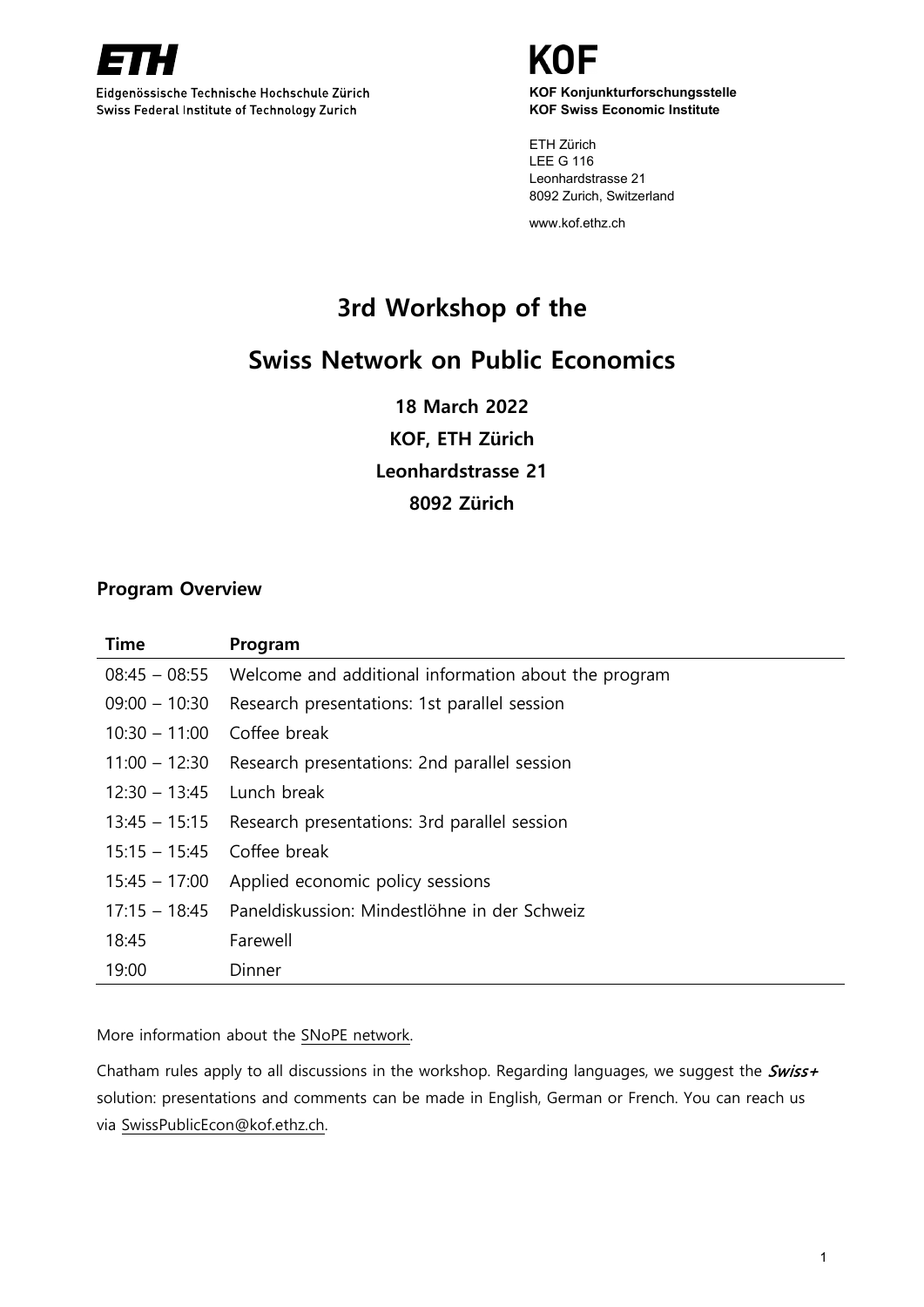# **Detailed Program of the Workshop**

## **Research Sessions**

The first part of the program offers seven research sessions with a total of 20 research presentations during three time slots. Pick your favorite papers from the parallel sessions and feel free to change between sessions according to your interests.

### Workshop rules for presenters in the research sessions:

- Each presenter has a maximum of 20 minutes for presentation. Presentations may of course be shorter to leave more room for questions and comments from the audience.
- There are no discussants or discussion openers. Everybody is welcome to make comments and ask questions. Feel free to read papers of particular interest to you or your session in advance.
- The last presenter in each research session is the session chair. (S)he makes sure that each of the presentations benefits from the audience's attention for 30 minutes and contacts the organizers in case of any problems.

| $9:00 - 10:30$                                | 1st parallel session                                                                                                                                               |
|-----------------------------------------------|--------------------------------------------------------------------------------------------------------------------------------------------------------------------|
| <b>Political</b><br>Economy<br>Room: LEE E101 | <b>Drivers</b><br>political<br>after<br>Anna Koukal, Patricia<br>female<br>participation<br>their<br>of<br>enfranchisement<br>Schafer, and Stephanie Fürer         |
|                                               | Other-regarding Preferences and Redistributive Politics<br>Ernst Fehr, Thomas Epper,<br>and Julien Senn                                                            |
|                                               | How Institutions Shape Politics - Fresh Insights from Swiss<br>Reiner Eichenberger, Marco<br>Municipalities<br>Portmann, Patricia Schafer,<br>and David Stadelmann |
| <b>Spatial</b>                                | Simon Büchler and Elena<br>The Local Effects of Relaxing Land Use Regulation on Housing                                                                            |
| economics<br>Room: LEE E308                   | Supply and Rents<br>Lutz                                                                                                                                           |
|                                               | Spatial Frictions in Consumption and Retail Competition<br>Maximilian v. Ehrlich, Frédéric<br><b>Kluser, and Tobias Seidel</b>                                     |
|                                               | Commuting Decisions in Fiscally Decentralized Economies<br>Nicola Mauri and Jérémy<br>Zuchuat                                                                      |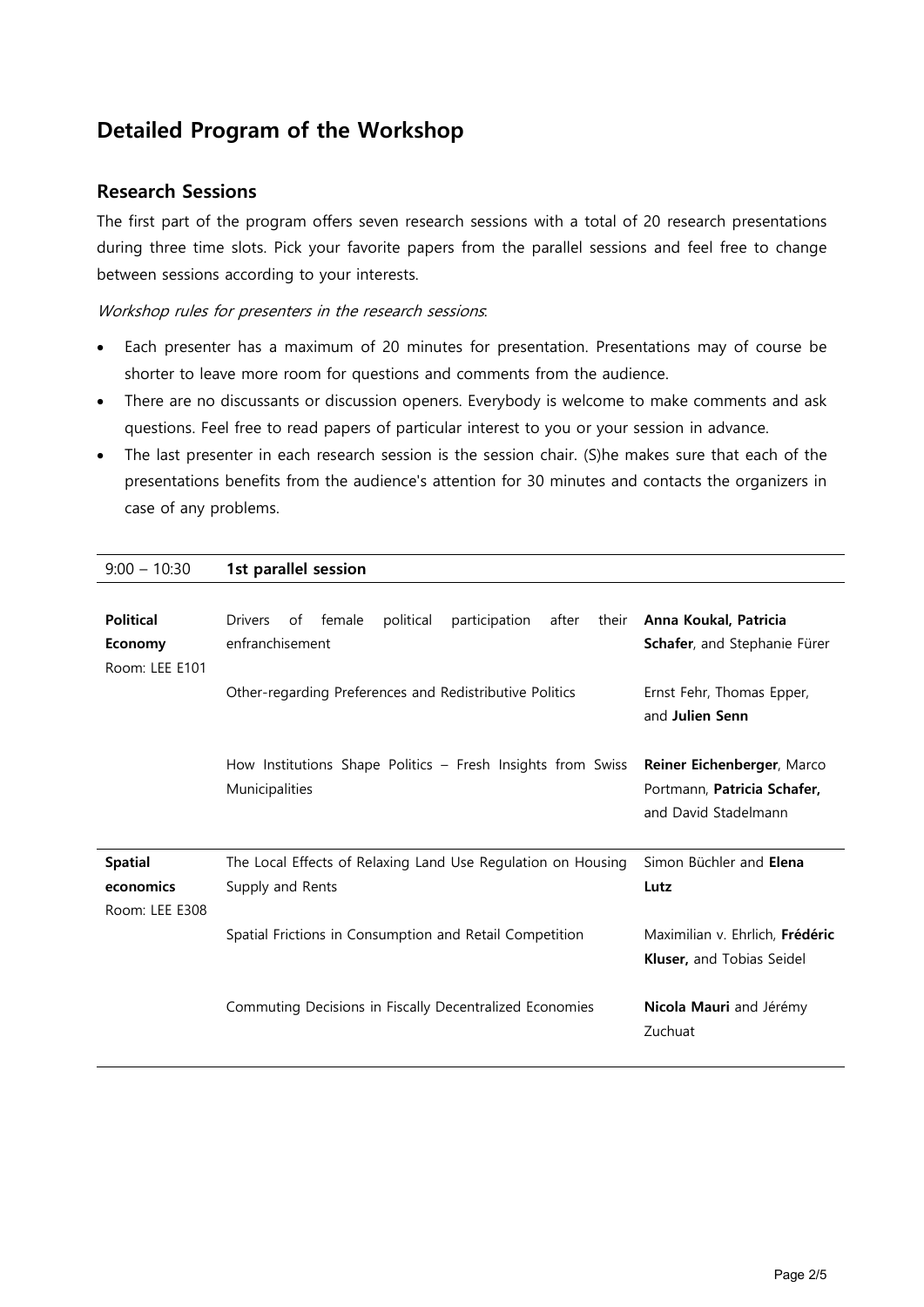## 11:00 – 12:30 **2nd parallel session**

| <b>Retirement and</b><br>pensions<br>Room: LEE E101 | Digital Pension Application and Retirement Contributions:<br>Evidence from Administrative Data                                             | Claudio Daminato, Massimo<br>Filippini, and Fabio Haufler |
|-----------------------------------------------------|--------------------------------------------------------------------------------------------------------------------------------------------|-----------------------------------------------------------|
|                                                     | Exploring Redistributive Elements of the Swiss Pension System: Tanja Kirn and Gijs Dekkers<br>An Unconditional Quantile Treatment Analysis |                                                           |
|                                                     | Mind Your Language: The Role of Language in Future-Oriented<br>Behavior                                                                    | <b>Patrick Leisibach and</b><br>Christoph A. Schaltegger  |
| Income and                                          | The Corporate Elasticity of Taxable Income: Event Study                                                                                    | Matthias Krapf and David                                  |
| <b>Taxation</b>                                     | Evidence from Switzerland                                                                                                                  | <b>Staubli</b>                                            |
| Room: LEE E308                                      |                                                                                                                                            |                                                           |
|                                                     | Tracking and Taxing the Super-Rich: Insights from Swiss Rich                                                                               | Enea Baselgia and Isabel Z.                               |
|                                                     | Lists                                                                                                                                      | <b>Martínez</b>                                           |
|                                                     | Top Income Shares in Switzerland under the Influence of                                                                                    | Andrea Ghisletta, Isabel Z.                               |
|                                                     |                                                                                                                                            |                                                           |

# 13:45 – 15:15 **3rd parallel session**

| COVID-19<br>and<br>influenza<br>Room: LEE E101          | Consolidating the Covid Debt                                                                                            | Christian Keuschnigg, Julian<br>Johs, and Jacob Stevens |
|---------------------------------------------------------|-------------------------------------------------------------------------------------------------------------------------|---------------------------------------------------------|
|                                                         | Dying for ignorance? 1918-Influenza Mortality, Vaccination<br>Skepticism and Vaccination Behavior                       | <b>Christian Ochsner</b> and Lukas<br>Schmid            |
|                                                         | Gender Effects of the Covid-19 Pandemic in the Swiss Labor<br>Market                                                    | Corinne Dubois, Luisa<br>Lambartini, and Yu Wu          |
| <b>Applied</b><br><b>Economics I</b><br>Room: LEE E308  | Migrant-Native Wage Gaps Within Firms                                                                                   | Laura B. Hahn, Felix Rochlitz,<br>and Conny Wunsch      |
|                                                         | Serving the Neediest? - A Parallel Funding Streams Case Study                                                           | Lukas Hobi                                              |
|                                                         | Till Taxes Keep Us Apart? The Impact of the Marriage Tax on<br>the Marriage Rate                                        | Nadia Myohl                                             |
| <b>Applied</b><br><b>Economics II</b><br>Room: LEE G118 | Effekte der öffentlichen Budgetkomposition auf kantonaler<br>Ebene auf das regionale Wirtschaftswachstum in der Schweiz | Martin Mosler and Christoph<br>A. Schaltegger           |

Page 3/5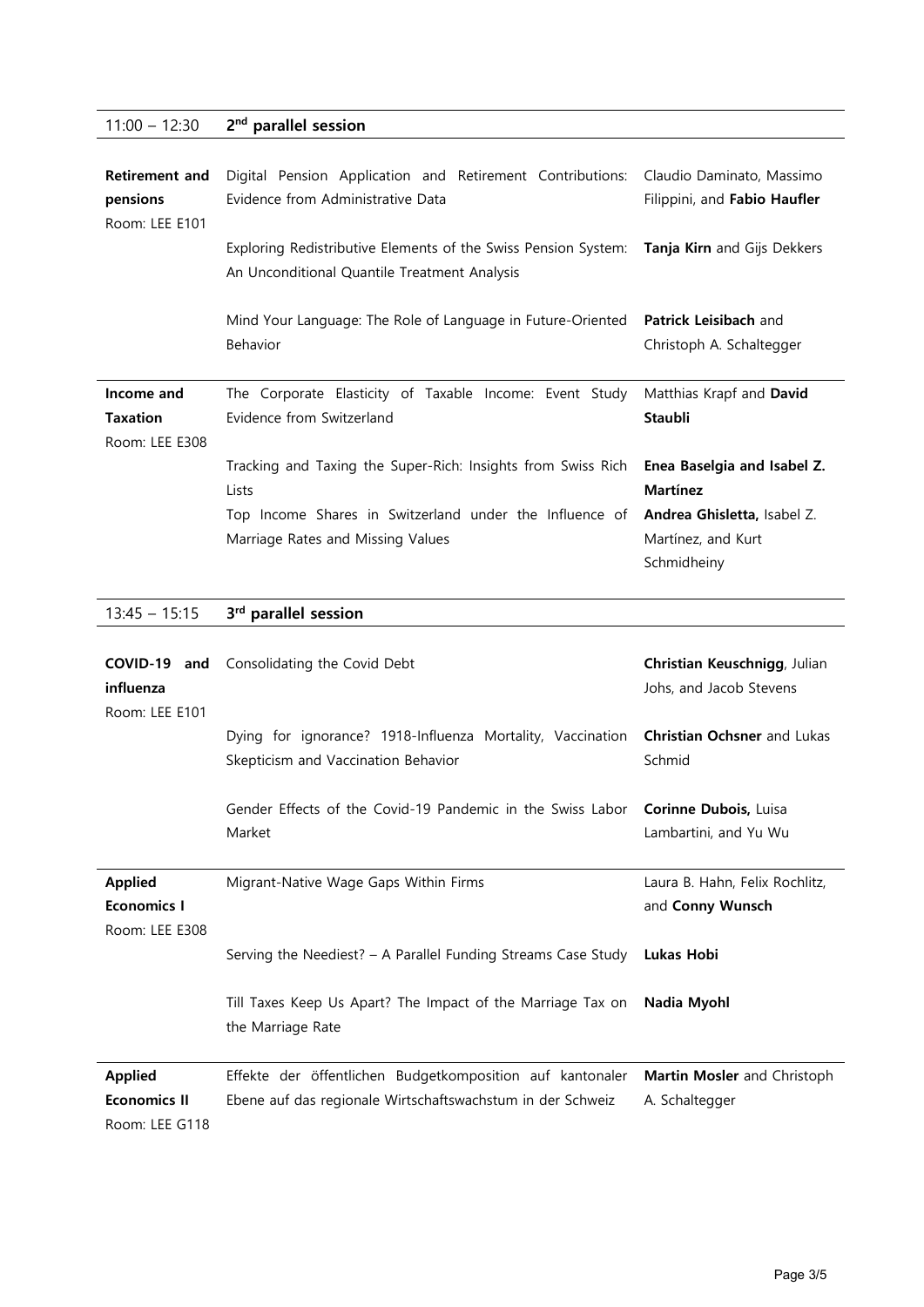Die Steuerdatenerhebung als Pilotprojekt des Programms Nationale Datenbewirtschaftung (NaDB)

Organizers: Olivia-Nicoleta Huguenin (Bundesamt für Statistik), Stephan Häni (Bundesamt für Statistik), Sabina Littmann (Bundesamt für Sozialversicherungen) Room: LEE E308

Die Erhebung der Steuerdaten von natürlichen (und juristischen) Personen bei den Kantonen ist eines von vier Pilotprojekten des Bundesamts für Statistik, welche im Zusammenhang einer effizienteren Datenbewirtschaftung der öffentlichen Hand in die Wege geleitet wurde («Once-Only» Meldung gewisser Angaben durch Personen und Unternehmen). Ziel dieses Pilotprojekts ist ein harmonisierter und möglichst vollständiger Datensatz der in der Schweiz wohnhaften Personen und Haushalte. Damit verbessern sich insbesondere die Möglichkeiten für kleinräumige Analysen zur finanziellen Situation der Haushalte, für kleine Untergruppen und für Verlaufsanalysen. Dennoch weisen auch die Steuerdaten gewisse Grenzen und Lücken auf. Die mit der Nutzung von Steuerdaten verbundenen Chancen und Herausforderungen werden am Beispiel des nationalen Armutsmonitorings illustriert.

Basisprojekt BSV: [Wirtschaftliche Situation von Personen im Erwerbs-](https://www.bsv.admin.ch/bsv/de/home/publikationen-und-service/forschung/forschungsbereiche/WiSiER.html) und im Rentenalter [\(WiSiER\) \(admin.ch\)](https://www.bsv.admin.ch/bsv/de/home/publikationen-und-service/forschung/forschungsbereiche/WiSiER.html)

The OECD/G20-Global Minimum Taxation for Multinational Enterprises: Policy Options for Switzerland

Organizers: Peter Schwendener and Thomas Brändle, Federal Department of Finance. Room: LEE E101, the presentations will be in German.

Harmonized international taxation of large, internationally active companies might be realized as early as 2023 according to OECD/G20's timetable. The Federal Department of Finance, in close collaboration with other stakeholders, is supporting the cantons in developing internationally accepted measures to continue to offer businesses attractive framework conditions for sustainable growth in Switzerland. These proposals are to be presented to the Federal Council by the first quarter of 2022. Based on an input presentation by the Federal Department of Finance, we will discuss the potential impact of the global tax reform on the attractiveness of Switzerland as a business location. Moreover, we will discuss whether tax policy measures, general economic policy measures (e.g., regarding the labour market), or even subsidies to compensate affected companies would constitute well-suited policy responses to maintain competitiveness. The session will offer space to propose new ideas.

**Christoph A. Schaltegger** (University of Lucerne) and **Kurt Schmidheiny** (University of Basel) will enrich the discussion with their take on the potential effects and implications of the OECD/G20 tax measures.

- OECD: [Brochure: Two-Pillar Solution to Address the Tax Challenges Arising from the](https://www.oecd.org/tax/beps/brochure-two-pillar-solution-to-address-the-tax-challenges-arising-from-the-digitalisation-of-the-economy-october-2021.pdf)  [Digitalisation of the Economy, October 2021 \(oecd.org\)](https://www.oecd.org/tax/beps/brochure-two-pillar-solution-to-address-the-tax-challenges-arising-from-the-digitalisation-of-the-economy-october-2021.pdf)
- Federal Department of Finance: [Taxing the digital economy \(admin.ch\)](https://www.sif.admin.ch/sif/en/home/finanzmarktpolitik/digit_finanzsektor/best_digit_wirtschaft.html)